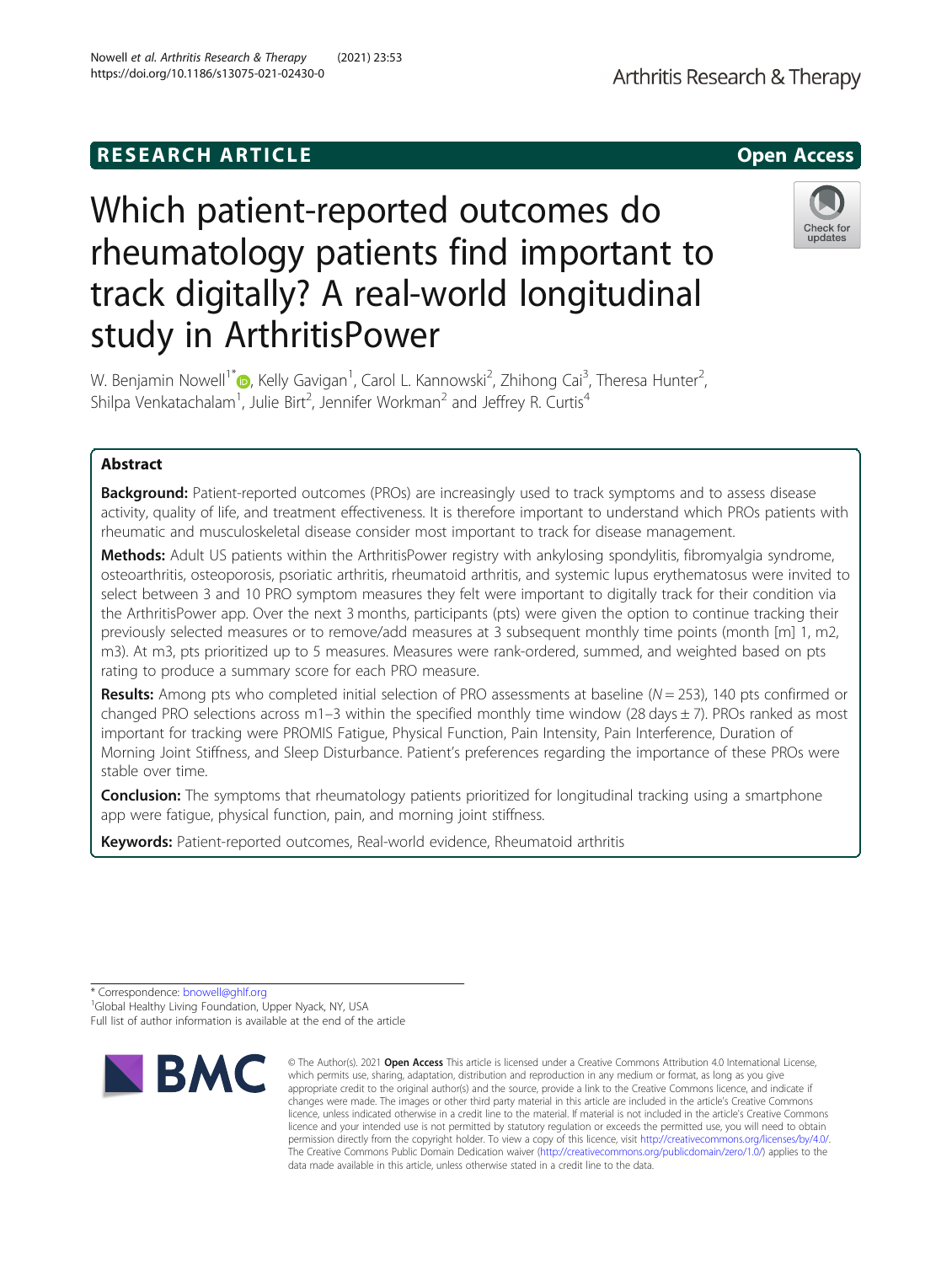# Background

Developing a standardized approach to harmonize and prioritize outcome measurement in rheumatology research and clinical care has been a goal of the American College of Rheumatology (ACR), the European League Against Rheumatism (EULAR), Outcome Measures in Rheumatology Clinical Trials (OMERACT), and the International Consortium of Health Outcome Measure-ment (ICHOM) [[1](#page-8-0)–[5](#page-8-0)]. The core sets of measures developed by these groups include individual assessments and composite indices (e.g., Disease Activity Score in 28 joints [DAS28]) that incorporate use of patient-reported outcomes (PROs), as well as clinical measures reflecting clinicians' assessments, to quantify disease activity and change over time  $[2]$  $[2]$ . PROs are also useful to capture patient symptoms and lived experiences that have a meaningful impact on patients' quality of life yet would not be described as disease activity.

PRO measures are therefore important indicators of health and wellness that, ideally, convey the experience and impact of disease activity, functional limitations, symptoms, and treatment effectiveness. Identifying which outcomes are most meaningful and relevant to patients for their health decision making is a core tenet of patient-centered outcomes research, based on the premise that integration of these outcomes into research and practice will improve patients' use of evidence in their health decisions, ultimately helping patients to better manage their disease and achieve their health goals [[6](#page-8-0)–[8\]](#page-8-0). As PROs are increasingly integrated with clinical measures to enhance the management and treatment of rheumatic disease [[9\]](#page-8-0), and in light of a growing emphasis on telemedicine and virtual healthcare resulting from the COVID-19 pandemic, little is known about the PROs that patients themselves find most important, informing which PRO measures might best augment clinical care. Due to the chronic and unpredictable nature of rheumatic diseases, it is unclear how patients' symptom-tracking and prioritization may vary over the course of their disease and its management. Such information can help determine which symptoms best reflect the perspective of people living with rheumatic disease, informing which measures researchers and clinicians ought to heed, and those that manufacturers and medical product regulators should consider when developing PRO instruments for potential labeling claims [[10](#page-8-0)–[13](#page-8-0)].

This study aimed to better understand symptoms that patients with rheumatic and musculoskeletal diseases (RMD) find most important for their disease management and would be willing to track longitudinally using a smartphone app. Our intent was to supplement the existing literature around the relative importance of these symptoms from the patient's perspective, particularly in the context of a growing need for virtual healthcare and remote patient monitoring that might be facilitated by use of a smartphone app. In this study, we examined PROs voluntarily selected by participants in the ArthritisPower registry with ankylosing spondylitis (AS), fibromyalgia syndrome (FMS), osteoarthritis (OA), osteoporosis (OP), psoriatic arthritis (PsA), rheumatoid arthritis (RA), and systemic lupus erythematosus (SLE) to elucidate which disease symptoms they consider most relevant to track digitally and which PRO measures are prioritized as most important.

## Methods

#### Study design and population

This was an ancillary study to the ArthritisPower research registry (Advarra IRB protocol #00026788). ArthritisPower is a collaboration between the non-profit Global Healthy Living Foundation (GHLF) and rheumatology researchers at the University of Alabama at Birmingham (UAB). Launched in 2015, ArthritisPower comprises members with a self-reported RMD diagnosis who have provided consent to participate in research studies and provide data via the ArthritisPower app using a smartphone or web-based equivalent [\[14](#page-9-0), [15\]](#page-9-0). A variety of data linkages to electronic health records, medical and pharmacy claims data, and biomarkers have been established within the ArthritisPower registry to confirm diagnoses and increase the veracity of data collection [\[16](#page-9-0)–[18](#page-9-0)].

Members of the ArthritisPower registry who were residents of the USA or US territories that were  $\geq 19$  ( $\geq 21$ ) for Puerto Rico residents) with a self-reported physician diagnosis of AS, FMS, PsA, OA, OP, RA, or SLE were eligible to participate in this study. Eligible members received an email invitation to participate in the "Arthritis-Power Symptoms That Matter to You Study" with the goal of helping researchers and physicians better understand the symptoms that are most important to track from the patient's perspective. After agreeing explicitly to participate in this ancillary study, participants were directed to the ArthritisPower app to select which PROs they would prefer to track and then complete the associated PRO assessments that they selected. PRO measures from physical, mental, and social health domains that were made available for selection by participants included disease-agnostic instruments developed by the National Institutes of Health (NIH) for the Patient-Reported Outcomes Measurement Information System (PROMIS) [\[19\]](#page-9-0) or by Eli Lilly and Company [[20](#page-9-0)–[23](#page-9-0)] and, for participants with RA, a RA-specific measure of flare developed by OMERACT [\[24](#page-9-0)]. Routine Assessment of Patient Index 3 (RAPID3) [[25](#page-9-0)] was considered for inclusion as an RA-specific measure familiar to most physicians, but we elected not to provide it as an option for participants due to its composite nature, which overlap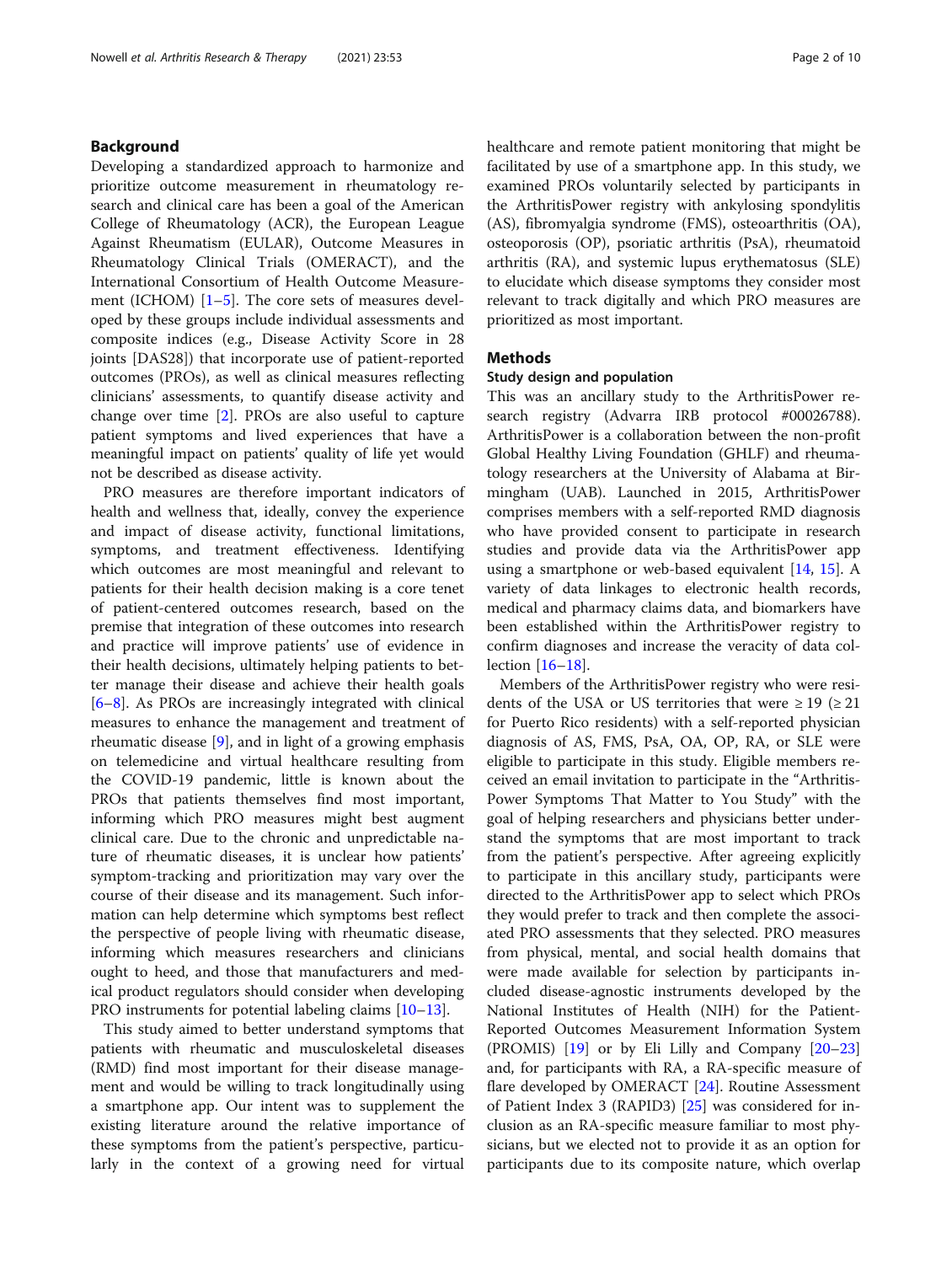with PROMIS Physical Function and pain measures, [[26](#page-9-0)] and having a name that is not readily comprehensible to patients. Between the two, PROMIS Physical Function was deemed preferable as it is disease-agnostic, has a name that is easily understood by patients, and is now one of the ACR recommended measure options for functional status for RA [\[27](#page-9-0)]. See Appendix [1](#page-8-0) for a complete list of PRO assessments within the Arthritis-Power registry that participants were able to select from for this study.

At baseline, participants were prompted to choose which PRO instruments they wanted to track (minimum of 3; maximum of 10). This prompt was part of the inapp walk through (or "coached" input, see [Appendix 2](#page-8-0) for representative screen shots of coached input). Additional information about the nature and content of each PRO measure available for selection, as well as the estimated time for completion of each instrument, were provided to help participants make an informed decision. Specifically, participants could click a "What do these measures mean?" link on the same screen as the measure name to open a modal (pop-up) window with the supplementary information. The computerized adaptive testing (CAT) versions of PROMIS measures were offered to minimize participant burden compared to the longer short form equivalents available within PROMIS.

At three subsequent time points occurring every 28 days (i.e., month [m]1, m2, m3, each with  $a \pm 7$  day window) over this 3-month study, participants were given the option to continue tracking their previously selected PRO measures or to add, remove, and/or select different measures. At the time of study completion (m3), participants completed an exit survey to prioritize (i.e., rank) all measures selected during study participation. Specifically, participants were shown all assessments they had ever chosen during the 3 months of the study and were asked to rank 5 instruments (or the maximum number they had selected, if less than 5) in order of personal relevance (from  $1 = \text{most important to } 5 = \text{least import-}$ ant, with only one instrument permitted per rank order). Participants were also prompted to specify other symptoms they would have wanted to track that were not included in this study.

Participants received two subsequent monthly reminders to select/de-select their previously chosen PROs and to complete their selected PROs during the following month. Each time, they were asked to confirm whether they still wished to track their symptoms using the previously selected instruments. Participants were able to change both the number of instruments to track and which instruments those were at m1, m2, and m3. The study followed participants for a total of 3 months. Participants enrolled in the study during December and January 2018, and their participation concluded by April 7, 2019.

#### Statistical analysis

Descriptive summary statistics of participant demographics were conducted for the overall cohort and for each disease subgroup (AS, FMS, OA, OP, PsA, RA, SLE). Categorical variables were analyzed by frequency counts and percentages. Continuous variables were analyzed by mean (SD), minimum, and maximum. The frequency of each PRO selected by participants overall and by condition was calculated based on observations at baseline, m1, m2, and m3, respectively. PRO ranking was based on overall frequency of selection where more frequent selection by participants meant the PRO received a higher rank. In cases where a participant completed a PRO more than once within the specified monthly window, only the first PRO was counted from that month's window. Participants who selected more than one condition, which were not mutually exclusive, were included for analysis when comparing across monthly selections for each subgroup. For example, the RA subgroup was summarized as any participant with self-reported RA, regardless of whether reporting another rheumatic condition of interest for the study.

To calculate a weighted summary score for each PRO using completer participants' PRO ranking at completion of the study (m3), the percentages of each rank (1 to 5 where  $1 = \text{most important}, 5 = \text{least important}$  were tallied based on number of observed participants selecting each PRO and its rank. Specifically, measures were rankordered based on the number of participants ranking it as their first, second, third, fourth, or fifth choice and weighted by multiplying the rank number by its inverse to achieve a single weighted summary score for each measure. For instance, a measure scored 1/1 if ranked as the most important, 1/2 if second most important, and so on. Values were then summed across all participants to produce a weighted summary score for each PRO measure [e.g., if an assessment was ranked first  $(\#1)$  by 20 participants, second  $(\#2)$  by 11, third (#3) by 15, fourth (#4) by 13, and fifth (#5) by 9, weighted summary score would be  $(20/1) + (11/2) +$  $(15/3) + (13/4) + (9/5) = 35.6$ .

In order to compare PRO rankings across disease subgroups for valid inference, we first created mutually exclusive categories using a multipurpose hierarchy of conditions per prior ArthritisPower data analysis convention  $[26]$  $[26]$  where  $AS > PsA > SLE > RA > FMS > OA >$ OP. This rank order of condition categories is predicated on the idea that (a) more specific conditions are ranked higher and (b) more symptomatic conditions are ranked higher (i.e., FMS > OA). The individual participant rankings were then weighted and multiplied by 100, regardless of whether a participant had ranked the assessment (i.e., unranked PROs carried a zero value for their score) to account for a PRO's overall popularity, and the mean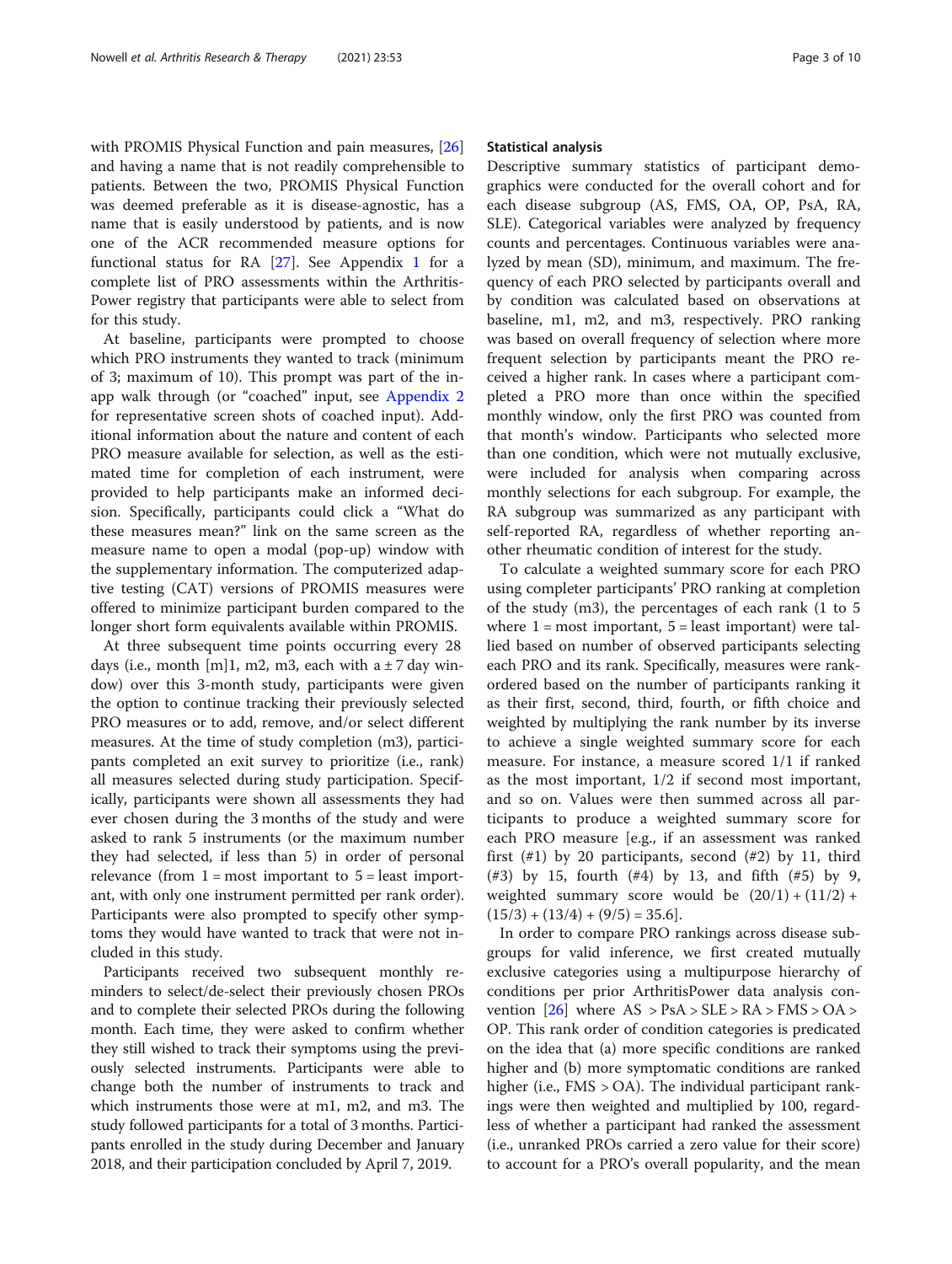of participants' rankings of each PRO was calculated. Analysis of variance (ANOVA) for  $F$  statistic was conducted to compare mean PRO ranking scores overall across conditions, and then Tukey honestly significant difference (HSD) test for pairwise comparisons between condition selections on any PRO where the  $F$  statistic was significant at  $p < 0.05$ , with the variant that allows for comparison of groups with unequal sample sizes. Only PROs with mean ranking score of 10 or greater were compared. Mean scores of participants' PRO rankings were also compared to the weighted summary score (see above paragraph) to confirm prioritization of the most important PROs for all participants. Data were analyzed as observed, with no imputation for missing data. All analyses were done using SAS version 9.4. (SAS).

#### Results

Invitations to participate were e-mailed to 9779 eligible members of ArthritisPower, and up to three email reminders were sent to non-responders. Emails were opened by 28% (2735/9779) and the registration link was clicked by 25% of those who saw it (683/2735). A total of 538 members agreed to participate and 293 members completed the baseline registration form. Of those, a total of 253 completed baseline PRO assessments. Of the 253 participants, mean age was 56 (SD 9.2) years, 89.3% female, and 91.3% white. The most commonly reported RMD, not mutually exclusive, was OA (64.8%), followed by RA (48.6%), FMS (40.3%), PsA (26.1%), OP (21.0%), AS (15.8%), and SLE (5.9%). Of these, 140 participants (55.3%) completed baseline and all m1–3 PRO assessments for the study within the specified window each month. Attrition was greatest from baseline to m1 (22.9%), when 34 participants completed PRO assessments outside of the required m1 window and 24 were lost to follow-up. Further drop off occurred between m1 to m2 (7.9%) and m2 to m3 (13.8%), when 9 and 18 participants completed PRO assessments outside of the m2 and m3 windows and an additional 11 and 17 participants were lost to follow-up, respectively. No significant differences were found on observed variables when comparing the 140 participants who completed the study versus the 113 who did not (Table [1](#page-4-0)).

Pain was the most frequently selected symptom to track (83.0%) among baseline participants  $(N = 253)$ , though it was split across two measures available for selection, PROMIS Pain Interference and PROMIS Pain Intensity. PROMIS Fatigue (77.9%) was the single measure selected most often across all participants. PROMIS Physical Function (67.2%) was also a commonly selected single measure. Moreover, at least one of the PROMIS mental health domain instruments (82.2%) was also commonly selected. Among participants with RA  $(n =$ 123, 48.6% of baseline cohort), more than two thirds

(69.9%) chose to track the OMERACT RA Flare instrument at baseline. Most PROs were just as likely to be selected at baseline by those who did and did not complete the study, but attriters were significantly more likely than completers to choose to track anxiety (54.9% vs. 33.6%;  $p < 0.01$ ) [\(Appendix 3](#page-8-0)).

To assess whether and how participants changed their PRO selections over time, we examined the 140 participants who completed baseline PRO selection and m1–3 of assessments during the specified time window over the study period (Table [2](#page-5-0)). Minimal PRO selection changes were observed across the four timepoints. A notable exception was the OMERACT RA Flare instrument as there was a significant decline over time in selection of this measure. Specifically, among the fifty-two of 67 (77.6%) RA participants who selected RA Flare at baseline and completed m1–3, forty-five (67.2%) chose to track it at m1 and thirty-eight (56.7%) at m2, but only ten (14.9%) at m3.

At study conclusion (m3), participants who completed baseline plus m1–3 ranked the PROs they had chosen to track at any point during the study. PROMIS Fatigue had the highest weighted summary score overall (54.8), followed by PROMIS Physical Function (41.3), PROMIS Pain Intensity (40.7), PROMIS Pain Interference (39.5), Duration of Morning Joint Stiffness (29.6), and PROMIS Sleep Disturbance (28.1). PROMIS Satisfaction with Roles and Activities (1.7), PROMIS Anger (1.7), and PROMIS Sexual Function (1.3) ranked lowest overall (Fig. [1](#page-6-0)). In addition, after calculating the mean (SD) of participants' rankings for each PRO overall, the same rank-order prioritization of symptoms was observed for the top six: PROMIS Fatigue, 39.2 (35.6); PROMIS Physical Function, 29.5 (33.8); PROMIS Pain Intensity, 29.1 (39.4); PROMIS Pain Interference, 28.2 (36.4); Duration of Morning Joint Stiffness, 21.1 (31.6); and PROMIS Sleep Disturbance, 20.1 (26.7) (Table [3\)](#page-6-0).

We also wanted to evaluate whether PRO prioritization at m3 differed by rheumatic disease. After applying the hierarchy of conditions for mutually exclusive disease subgroups, RA was the most common condition ( $n = 56$ ), followed by PsA ( $n = 28$ ), OA ( $n = 19$ ), AS  $(n = 18)$ , FMS  $(n = 15)$ , and SLE  $(n = 4)$ ; no OP participants remained after populating other disease subgroups in the hierarchy (Table [3\)](#page-6-0). The mean of participants' PRO rankings were similar across conditions, with the exception of PROMIS Fatigue, which had a higher mean ranked score among RA participants than OA participants (50.0 vs. 21.1), a difference that was significant  $(p < 0.05)$  in the Turkey pairwise comparison.

Among 140 study completers, sixteen opted to suggest other symptoms they would have wanted to track that were not included in this study. These included appetite, dehydration, pain in specific sites (e.g., hand, foot), stress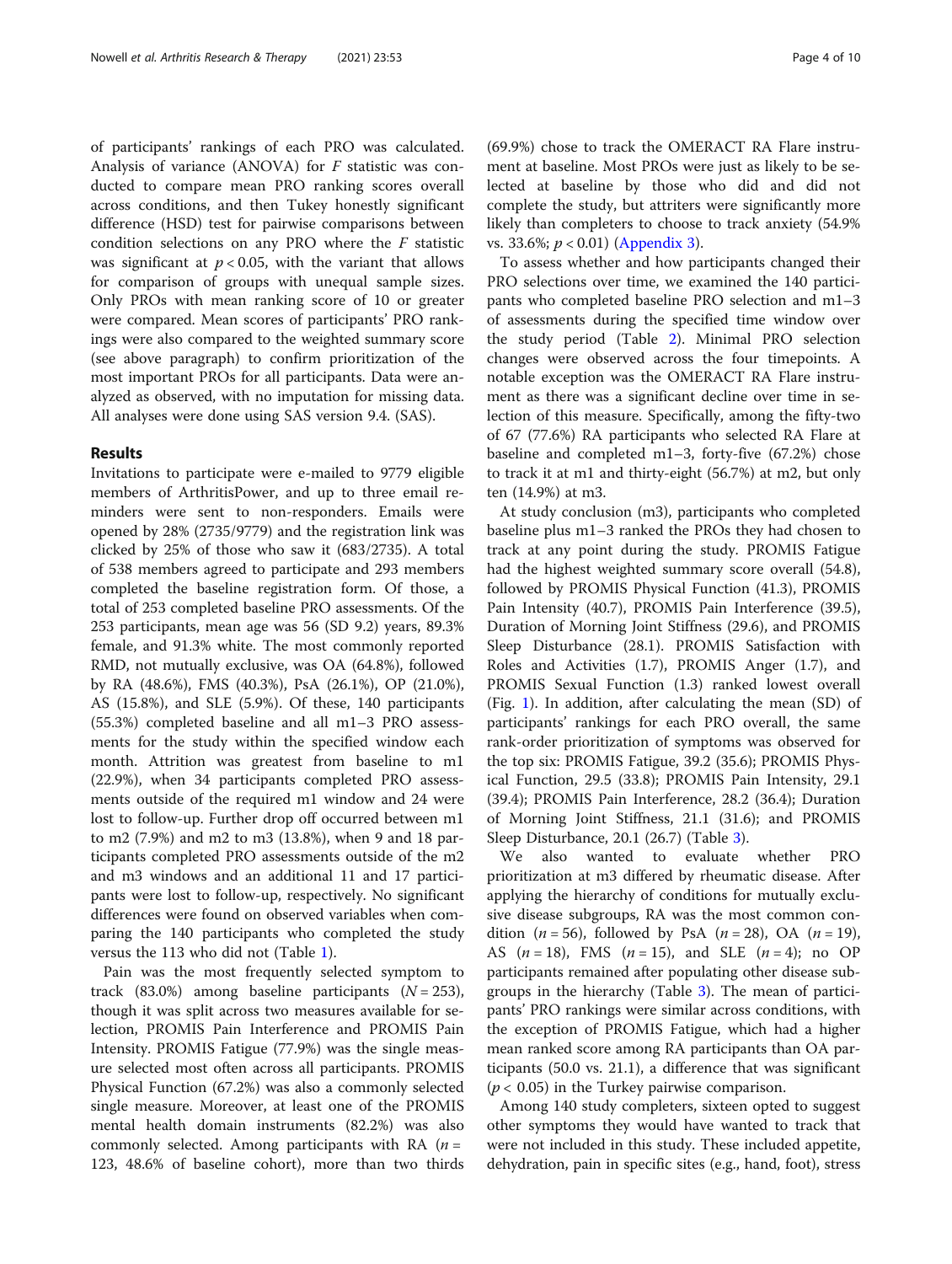| Variable                                             | $N = 253$ (baseline) | $n = 140$ (completers) | $N = 113$ (attriters) |
|------------------------------------------------------|----------------------|------------------------|-----------------------|
| Age, mean (SD)                                       | 55.7 (9.2)           | 55.1 (9.3)             | 56.5 (9.0)            |
| Female, n (%)                                        | 226 (89.3)           | 124 (88.6)             | 102 (90.3)            |
| Race $n$ (%)                                         |                      |                        |                       |
| White                                                | 231 (91.3)           | 126 (90.0)             | 105 (92.9)            |
| Black/African American                               | 12(4.7)              | 6(4.3)                 | 6(5.3)                |
| Other                                                | 10(4.0)              | 8(5.7)                 | 2(1.8)                |
| Hispanic n (%)                                       | 8(3.2)               | 3(2.1)                 | 5(4.4)                |
| Condition, n (%)                                     |                      |                        |                       |
| Osteoarthritis (OA)                                  | 164 (64.8)           | 87(62.1)               | 77 (68.1)             |
| Rheumatoid arthritis (RA)                            | 123 (48.6)           | 67 (47.9)              | 56 (49.6)             |
| Fibromyalgia syndrome (FMS)                          | 102 (40.3)           | 56 (40.0)              | 46 (40.7)             |
| Psoriatic arthritis (PsA)                            | 66 (26.1)            | 34 (24.3)              | 32 (28.3)             |
| Osteoporosis (OP)                                    | 53 (21.0)            | 34 (24.3)              | 19 (16.8)             |
| Ankylosing spondylitis (AS)                          | 40 (15.8)            | 18 (12.9)              | 22 (19.5)             |
| Systemic lupus erythematosus (SLE)                   | 15(5.9)              | 6(4.3)                 | 9(8.0)                |
| BMI, mean (SD)                                       | 32.2(8.7)            | 31.9(9.1)              | 32.6 (8.3)            |
| Number of years living with condition, mean (SD)     | 11.6 (10.6)          | 11.4 (10.8)            | 11.9(10.3)            |
| Married, n (%)                                       | 142(56.1)            | 74 (52.9)              | 68 (60.2)             |
| Education, $n$ (%)                                   |                      |                        |                       |
| Post-secondary school                                | 230 (90.9)           | 129 (92.1)             | 101 (89.4)            |
| Employment status, n (%)                             |                      |                        |                       |
| Currently employed (full-, part-time, self-employed) | 93 (36.8)            | 52 (37.1)              | 41 (36.3)             |
| Comorbid conditions, n (%)                           |                      |                        |                       |
| Depression                                           | 128 (50.6)           | 74 (52.9)              | 54 (47.8)             |
| Hypertension                                         | 116 (45.8)           | 64 (45.7)              | 52 (46.0)             |
| Hypercholesterolemia                                 | 89 (35.2)            | 49 (35.0)              | 40 (35.4)             |
| Psoriasis                                            | 62 (24.5)            | 31(22.1)               | 31 (27.4)             |
| <b>Diabetes</b>                                      | 30 (11.9)            | 18 (12.9)              | 12 (10.6)             |

<span id="page-4-0"></span>

T tests were performed for continuous variables and chi square tests or Fisher's exact tests for categorical variables to compare the difference between groups of participants who completed and attrited. No statistical significance ( $p < 0.05$ ) was observed

level, and "leg cramps that wake me up at night." Other suggested items were either already included in the study (i.e., pain, sleep) or included under different measure names than those proposed by participants. For example, whereas participants suggested "concentration/ alertness," and activity level or "exercise abilities," the study workflow had specified "Applied Cognition Abilities" and "Physical Function." Finally, although meteorology is not a symptom, three participants suggested "weather" or "weather effects" as something they would have liked to track.

The average number of PROs selected by participants to track each month was stable over the course of the study. Study protocol parameters required that participants select at least 3, but no more than 10 measures, to

track at any time. A mean number of 7.0 (SD 2.5) PRO measures were selected at baseline, 6.8 (SD 2.3) at m1, 6.9 (SD 2.4) at m2, and 6.9 (SD 2.5) at m3. The biggest shift was observed among those selecting to track the maximum of 10 at once early in the study; between baseline and m1, there was a 6.7% decrease in frequency of participants choosing to track 10 instruments. ArthritisPower participants took an average (median) of about 30 s to complete each instrument, with time-tocompletion ranging from approximately 15 s (Duration of Morning Joint Stiffness) to 70 s (OMERACT RA Flare). Therefore, participants spent a median time of 210 s (7 measures  $\times$  30 s), or 3.5 min, per month completing assessments. See [Appendix](#page-8-0) for full details about frequency of participant selection of 3, 4, 5, 6, 7, 8, 9, or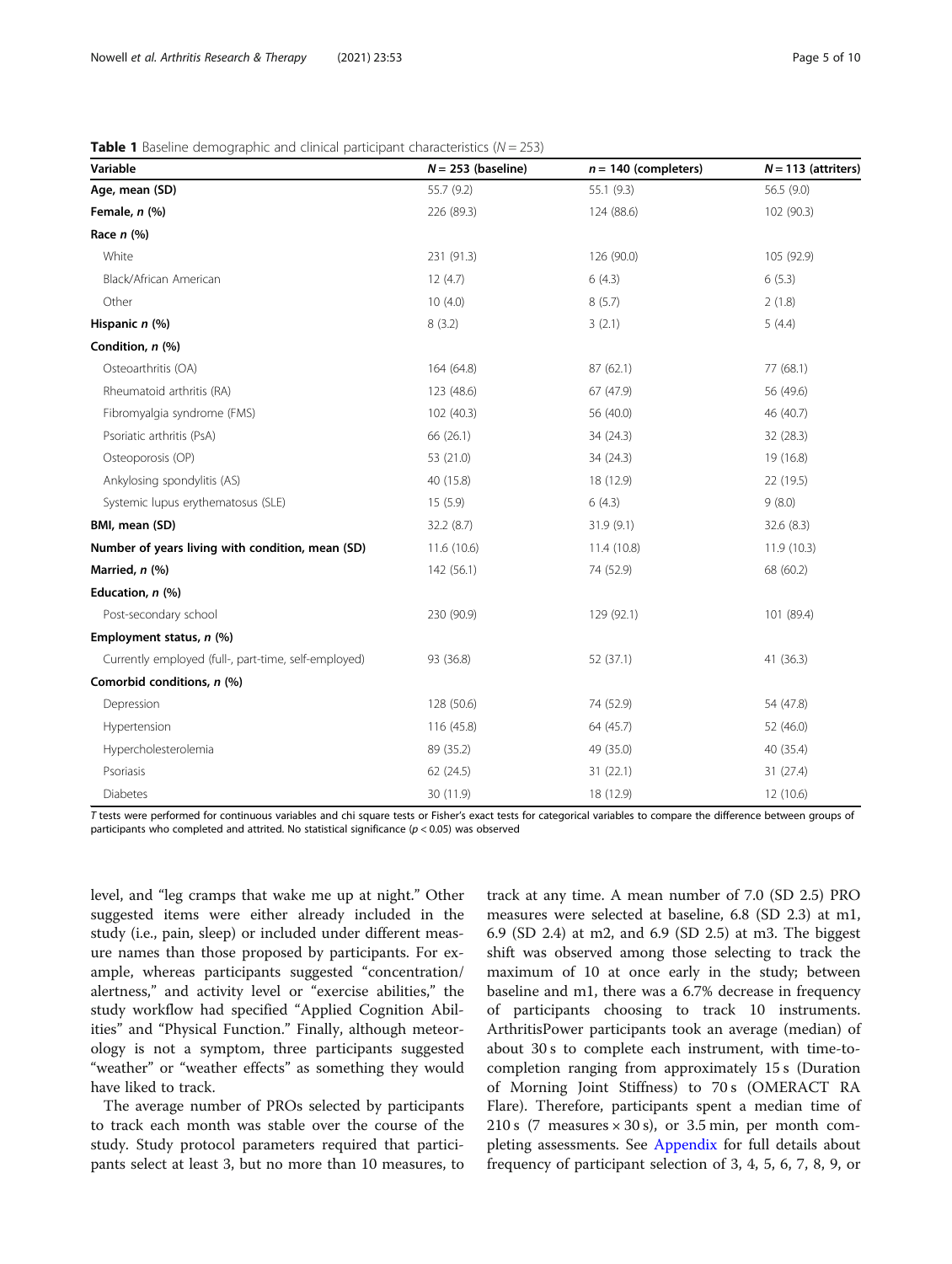| Symptom                    | Instrument                                        | Baseline, completers m1, completers m2, completers m3, completers<br>$(N = 140)$ | $(N = 140)$ | $(N = 140)$ | $(N = 140)$ |
|----------------------------|---------------------------------------------------|----------------------------------------------------------------------------------|-------------|-------------|-------------|
| Pain                       |                                                   |                                                                                  |             |             |             |
|                            | Completion of ANY Pain Instrument                 | 121 (86.4)                                                                       | 121 (86.4)  | 120 (85.7)  | 121 (86.4)  |
|                            | PROMIS Pain Interference                          | 70 (50.0)                                                                        | 75 (53.6)   | 76 (54.3)   | 77 (55.0)   |
|                            | PROMIS Pain Behavior                              | 53 (37.9)                                                                        | 55 (39.3)   | 55 (39.3)   | 56 (40.0)   |
|                            | PROMIS Pain Intensity                             | 68 (48.6)                                                                        | 73 (52.1)   | 73 (52.1)   | 76 (54.3)   |
| Physical function          | PROMIS Physical Function                          | 93 (66.4)                                                                        | 94 (67.1)   | 95 (67.9)   | 96 (68.6)   |
| Mental health              |                                                   |                                                                                  |             |             |             |
|                            | Completion of ANY Mental Health Instrument        | 115(82.1)                                                                        | 116 (82.9)  | 116 (82.9)  | 116 (82.9)  |
|                            | <b>PROMIS Depression</b>                          | 76 (54.3)                                                                        | 76 (54.3)   | 76 (54.3)   | 76 (54.3)   |
|                            | PROMIS Anxiety                                    | 47 (33.6)                                                                        | 48 (34.3)   | 49 (35.0)   | 50 (35.7)   |
|                            | <b>PROMIS Applied Cognition Abilities</b>         | 58 (41.4)                                                                        | 60 (42.9)   | 60 (42.9)   | 62(44.3)    |
|                            | PROMIS Anger                                      | 19 (13.6)                                                                        | 19 (13.6)   | 19 (13.6)   | 21(15.0)    |
| Fatigue                    | PROMIS Fatigue                                    | 111 (79.3)                                                                       | 111(79.3)   | 113 (80.7)  | 114(81.4)   |
| Social health              |                                                   |                                                                                  |             |             |             |
|                            | Any Completion of ANY Social Health<br>Instrument | 92 (65.7)                                                                        | 94 (67.1)   | 100(71.4)   | 101(72.1)   |
|                            | PROMIS Social Isolation                           | 44 (31.4)                                                                        | 45 (32.1)   | 48 (34.3)   | 51 (36.4)   |
|                            | PROMIS Social Sat DSA                             | 19 (13.6)                                                                        | 20(14.3)    | 22(15.7)    | 22(15.7)    |
|                            | PROMIS Satisfaction Roles Activities              | 12(8.6)                                                                          | 13(9.3)     | 14(10.0)    | 14(10.0)    |
|                            | PROMIS Ability to Participate Social              | 45 (32.1)                                                                        | 46 (32.9)   | 49 (35.0)   | 49 (35.0)   |
|                            | PROMIS Emotional Support                          | 17(12.1)                                                                         | 17(12.1)    | 18 (12.9)   | 19 (13.6)   |
| Sexual function            | PROMIS Sexual Function and Satisfaction           | 11(7.9)                                                                          | 11(7.9)     | 12(8.6)     | 12(8.6)     |
| Sleep                      | PROMIS Sleep Disturbance                          | 79 (56.4)                                                                        | 80 (57.1)   | 83 (59.3)   | 86 (61.4)   |
| Morning joint<br>stiffness | Duration Morning Joint Stiffness                  | 75 (53.6)                                                                        | 77 (55.0)   | 76 (54.3)   | 76 (54.3)   |
| RA flare <sup>+</sup>      | <b>OMERACT RA Flare Instrument</b>                | 52 (77.6)                                                                        | 45 (67.2)   | 38 (56.7)   | 10 (14.9)   |

#### <span id="page-5-0"></span>**Table 2** PRO selections made by study participants, baseline, and m1-3 (completers,  $n = 140$ )

 $m1$  month 1, m2 month 2, m3 month 3, Social Sat DSA Satisfaction with Participation in Discretionary Social Activities

Participants were able to select a minimum of 3 and maximum of 10 assessments

 $+$ Only RA participants were able to select this assessment ( $n = 67$  of 140 completers)

10 assessments at each time period and median and interquartile range for time-to-complete PRO assessments included in the study.

# **Discussion**

Participants overall preferred selecting measures pertaining to pain, fatigue, and physical function over other measures offered in this study of RMD patients. PRO selections did not vary greatly over time, with the exception of RA flare. Participants' interest in tracking RA flare declined over the 3-month period from baseline to study conclusion. Though fatigue was considered more important for participants with RA than with OA, across all rheumatic diseases, participants consistently prioritized PROMIS Pain Intensity, Pain Interference, Fatigue, and Physical Function as important symptoms to track.

These findings reinforce and clarify the conclusions of prior studies investigating PROs of interest to RMD patients. The OMERACT work group for RA Flare core domains found that fatigue, pain, and stiffness were key symptoms for RA patients' experience of disease [\[28](#page-9-0)]. Notably, fatigue is a critical symptom concern for patients that may not receive adequate attention in disease management. An earlier Delphi consensus process surveying a patient group and a sample of rheumatology health care providers found agreement among both groups that pain, physical function, and stiffness were important RA symptoms; however, while fatigue was considered very important to patients, it was largely overlooked by providers [[29\]](#page-9-0), perhaps because it is less actionable. Although RA clinical trials have examined a variety of symptoms using PROs, most commonly for physical function, pain, and morning joint stiffness [\[30](#page-9-0)], domains identified here as important to patients, such as fatigue and sleep disturbance, had been infrequently used in RA trials until recently [[31](#page-9-0)–[33](#page-9-0)].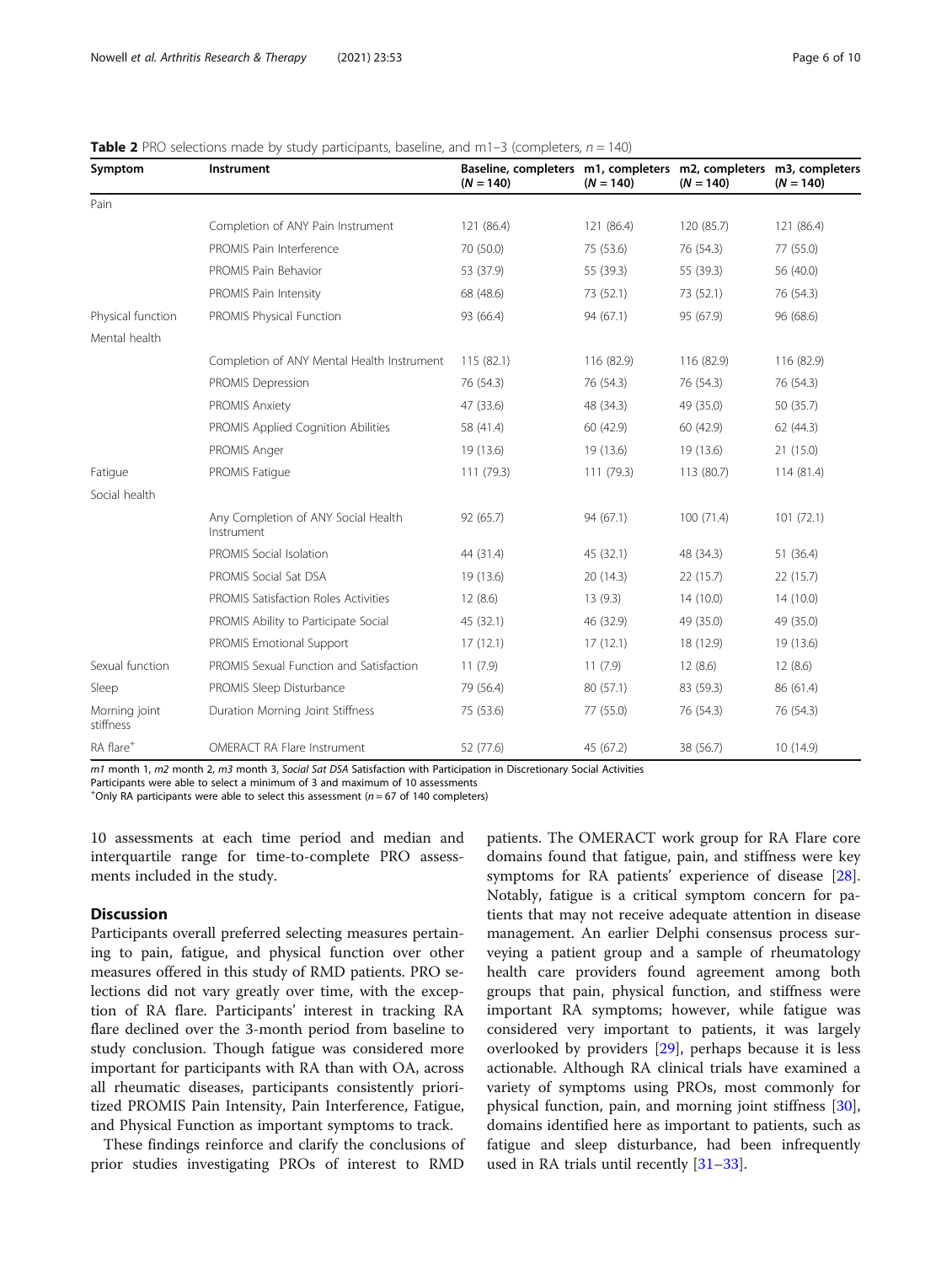<span id="page-6-0"></span>

The sharp decline we observed in participants' selection of the OMERACT RA Flare instrument, a composite measure with individual items for pain, stiffness, fatigue, and physical function, perhaps indicates a preference among patients to observe changes over time in specific symptoms rather than track their condition with a set of pre-specified symptoms or patients may have an easier time self-assessing their pain or fatigue versus identifying a flare. Patients might also have attempted to eliminate redundancy or minimize time spent answering questions; completing the RA flare measure took twice the time needed to finish a PROMIS symptom measure.

Other factors may have affected patients' choices. The preference for PRO measures with common names (e.g.,

Fatigue, Morning Joint Stiffness) may reflect patients' comfort with familiar terms and concepts when tracking disease. Moreover, patients were guided through a workflow with pre-defined categories to select and confirm what they wanted to track for this study. A recommended improvement for future research in this area would be to let patients pick concepts out of a word cloud and then help them map to specific PRO instruments by name. The [appendix figures](#page-8-0) show what screens were presented to patients; the list of measures and their category headings (i.e., Pain, Physical Health, Mental Health, Social Health, RA) were pre-determined by the study team. Although descriptions were available for each set of PRO options by clicking on "What do these

| <b>Table 3</b> Comparison of PRO prioritization at study conclusion (m3) by condition, weighted rank mean score (standard deviation) |
|--------------------------------------------------------------------------------------------------------------------------------------|
|--------------------------------------------------------------------------------------------------------------------------------------|

|                                            | All $(N = 140)$ | $RA (n = 56)$ | PsA $(n = 28)$ | $OA (n = 19)$ | AS $(n = 18)$ | <b>FMS</b> $(n = 15)$ | SLE $(n=4)$ |
|--------------------------------------------|-----------------|---------------|----------------|---------------|---------------|-----------------------|-------------|
| <b>PROMIS Fatique</b>                      | 39.2 (35.6)     | 50.0 (37.3)   | 33.9 (30.2)    | 21.1(32.6)    | 33.8 (31.6)   | 36.7 (37.2)           | 43.8 (42.7) |
| <b>PROMIS Physical Function</b>            | 29.5 (33.8)     | 26.6 (33.2)   | 38.1 (41.0)    | 28.9(27.6)    | 25.6(33.3)    | 25.2(27.9)            | 45.8 (41.7) |
| <b>PROMIS Pain Intensity</b>               | 29.1 (39.4)     | 23.3(37.2)    | 39.4 (42.0)    | 34.4 (39.3)   | 31.4 (44.5)   | 29.7 (39.3)           | 0(0)        |
| <b>PROMIS Pain Interference</b>            | 28.2 (36.4)     | 25.1(33.3)    | 19.8 (33.0)    | 34.2 (43.5)   | 39.5 (38.4)   | 33.0 (39.8)           | 33.3 (47.1) |
| <b>Duration of Morning Joint Stiffness</b> | 21.1(31.6)      | 19.2 (30.1)   | 18.8 (28.7)    | 28.6 (35.4)   | 19.0 (32.2)   | 24.7 (35.0)           | 25.0 (50.0) |
| <b>PROMIS Sleep Disturbance</b>            | 20.1(26.7)      | 24.3 (30.0)   | 21.0(24.4)     | 16.4(27.0)    | 16.6 (27.2)   | 11.9(18.9)            | 19.6 (14.2) |
| <b>PROMIS Applied Cognition Abilities</b>  | 10.7 (22.4)     | 12.6(23.7)    | 9.6(20.7)      | 3.5(10.5)     | 15.8 (26.9)   | 11.3(28.0)            | 0(0)        |
| <b>PROMIS Depression</b>                   | 9.9(20.5)       | 8.0(18.0)     | 7.9(13.9)      | 20.3(31.4)    | 6.9(14.4)     | 13.6 (28.4)           | 0(0)        |
|                                            |                 |               |                |               |               |                       |             |

Participants ranked their first through fifth choice by importance, considering all PROs they had selected during the 3-month study; ranking was done only by participants who completed the study; weighted rank mean scores for participants' ranking of each PRO were generated by using weighted individual participant rankings multiplied by 100, then taking the mean of participants' rankings for each PRO; PROs unranked by participants carried a zero value for inclusion in mean ranking score calculation; range of possible scores 0–<sup>100</sup> \*

 $*$ Statistical significance ( $p < 0.05$ ) from ANOVA to compare mean PRO ranking scores overall across conditions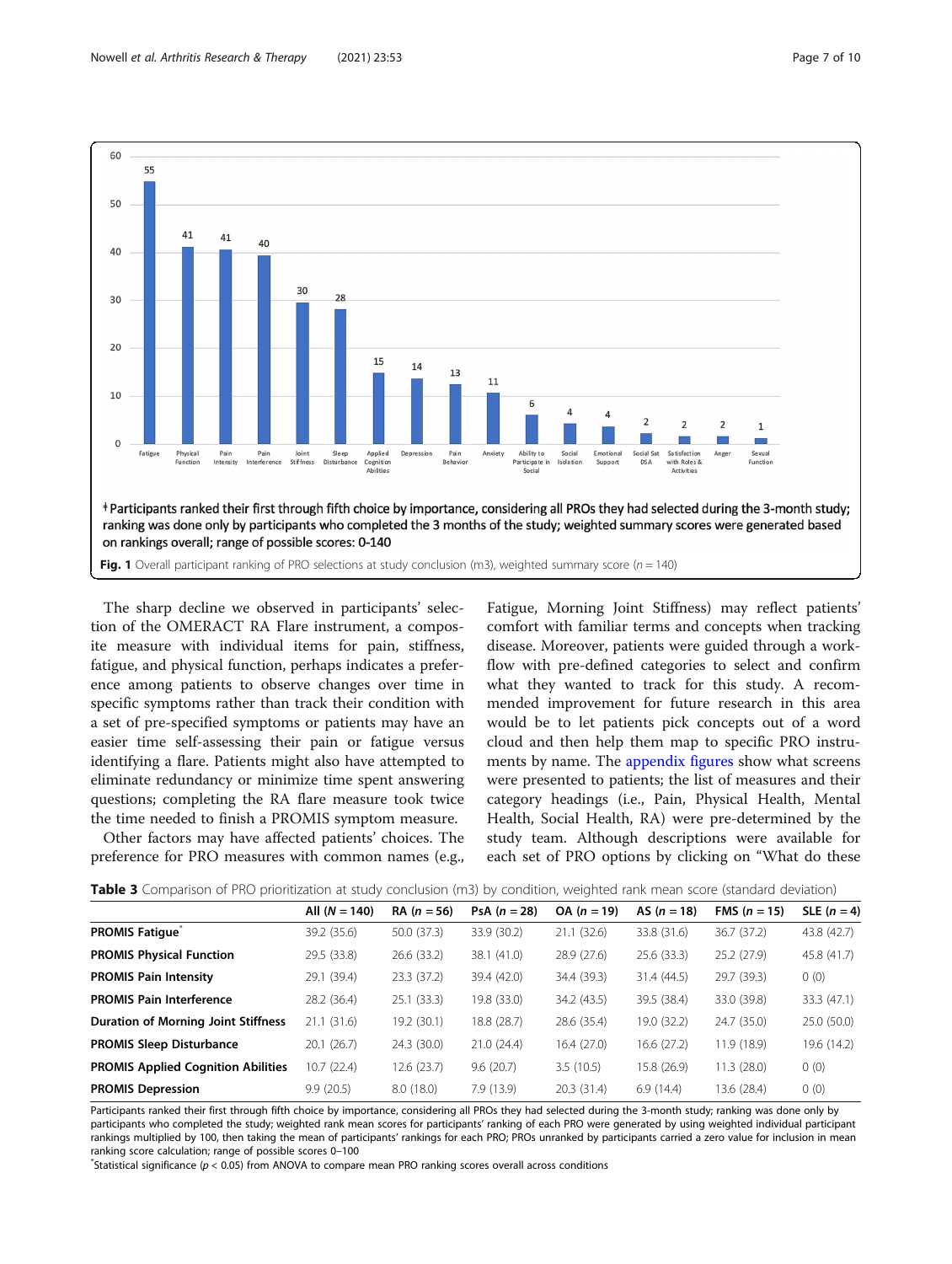measures mean?," a future iteration could assign patientfriendly names with recognizable symptoms to measures when an official instrument name is not self-evident to a lay person (e.g., "Brain Fog" in lieu of "PROMIS Applied Cognition Abilities"). In short, future methodological enhancements would revise how symptoms are described, let patients choose from a broader set of symptom descriptions, and then pick instruments for them based on the type of symptoms patients want to track.

These findings also imply that patients consider their condition in terms of primary symptoms and their impacts. Perhaps patients highlight pain, fatigue, and physical function as important because they are immediately attributable to their RMD. Nevertheless, a chronic rheumatic condition may have cascading impacts on some patients' mental [[34,](#page-9-0) [35\]](#page-9-0) and social health [\[36](#page-9-0)]. Thus, some PROs that participants frequently selected to track or prioritize, such as PROMIS Applied Cognition Abilities or Depression, may be byproducts of physical symptoms rather than primary symptoms of RMD. To elucidate this point and to understand participants' rationale for de-selecting the OMERACT RA Flare instrument over time, future qualitative research in this area should explore reasons that patients choose to document some symptoms and not others.

The entirely virtual nature of this longitudinal study sheds light on future RMD patient research and remote patient monitoring as an essential component of virtual healthcare. Participants received reminders and completed their initial PRO selections and ongoing assessments via smartphone app or web-based equivalent. This represents an innovation in the way that clinical trials and real-world studies can be conducted, demonstrating that a study design with limited to no involvement from clinical sites, and dependent upon patients' use of now commonplace technology (i.e., smartphones), is feasible. Although this study took place before COVID-19, in an era of expanding technology use and "social distancing" to mitigate the risk of infection, this study demonstrates the capacity and willingness of RMD patients to use an application like ArthritisPower and the potential for its use beyond research, namely for digital health, telemedicine, and remote patient monitoring.

Future app-based longitudinal studies should take steps to optimize participation. In this study, more than two thirds of eligible members never saw the invitation because they never opened the email and, even among those who opened it, there were many who chose not to click on the link in the email to view the full study description. A greater proportion of eligible members might have participated if more had been done to foster enthusiasm for the study, for example with more outreach before the study or with invitation email language

that made a stronger case for the importance of participation in the study to help inform and improve care. Nevertheless, given the distribution and mean number of PRO measures participants elected to track each month, it appears that patients living with RMD are interested in tracking multiple symptoms at once and amenable to spending 3 to 5 min completing assessments on a regular basis (e.g., monthly). However, some of the attrition observed between baseline and m1 may have been due to an over-ambitious selection of the maximum number of PROs at baseline by some participants. Longitudinal studies such as this may reasonably expect an attrition rate of above one third of initial study enrollment. In this study, reasons for the high attrition rate included potential confusion about precisely when each month that selected PROs ought to be completed. Moreover, there were no guard rails in the app to prevent participants from completing their assessments early or late each month. This may have caused some participants to believe that they had completed their study tasks for the month and ignore programmed notifications and prompts for this sub-study. Since Arthritis-Power participants are typically able to log in and complete PRO assessments on a weekly, or even daily, basis, it will be necessary in a future app workflow of this type to disable the ability to complete assessments outside of the specified monthly window.

The findings of this study should be considered in light of several limitations. Participants in the study were already members of ArthritisPower and therefore users of the ArthritisPower smartphone app or its web-based equivalent, and this may have contributed selection bias. While the participants in this study successfully used the technology, some caution is needed regarding interpreting these findings too broadly. ArthritisPower members self-reported their condition(s) and self-selected their participation in the sub-study to choose they PROs wanted and commit to tracking them over several months. Moreover, as a technology-based registry, the demographics of the sample may not generalize to non-Caucasians and patients with limited access to technology. We also recognize that despite some interesting contrasts between diseases, we had low participant numbers for PsA, AS, SLE, and OP, which limited inference about these subgroups.

# Conclusion

These findings provide insights into the symptoms that rheumatology patients may find most important and will be useful to inform the design of future patient-centric clinical trials, real-world evidence generation, and remote patient monitoring as a component of virtual healthcare.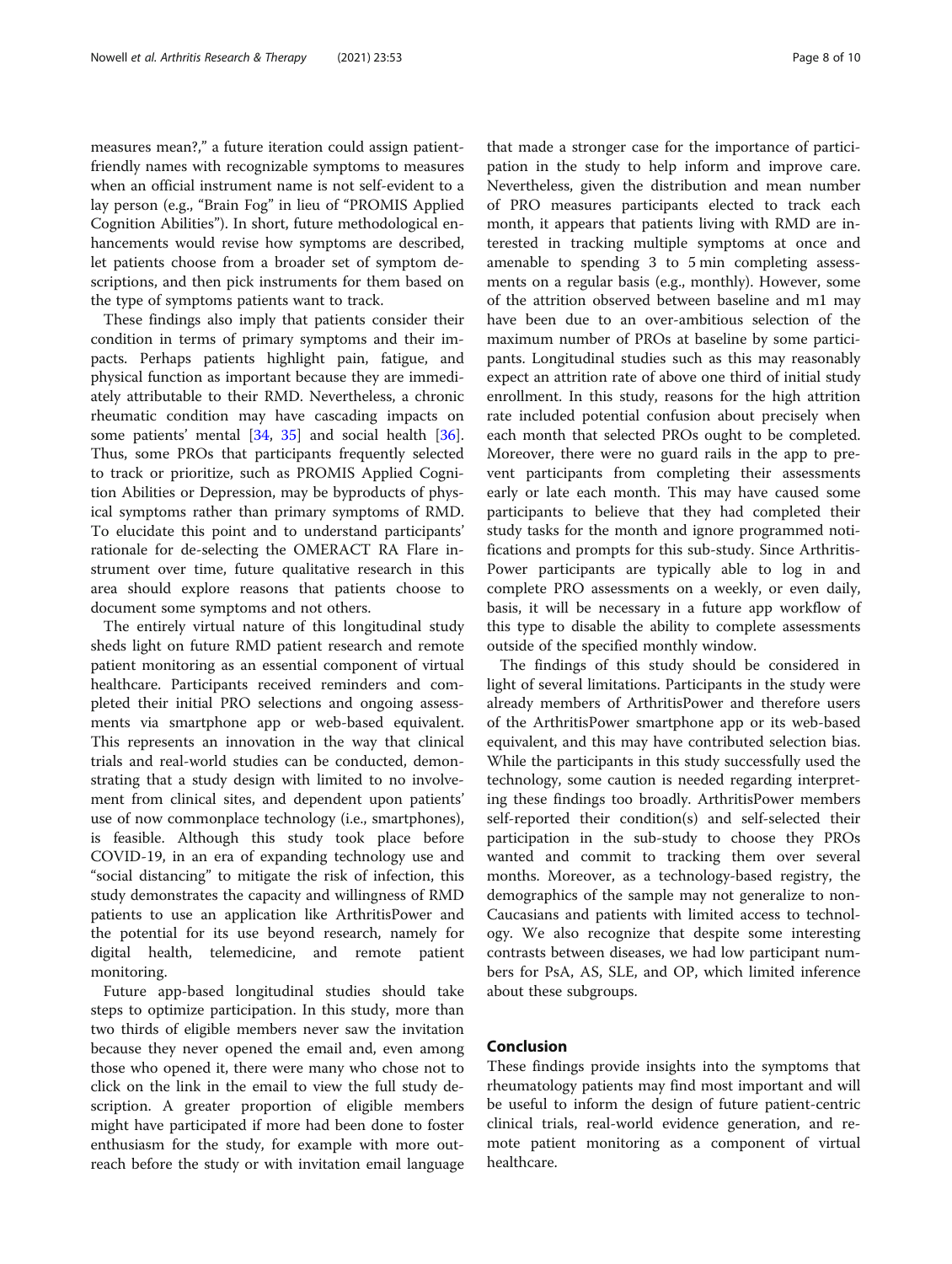## <span id="page-8-0"></span>Supplementary Information

The online version contains supplementary material available at [https://doi.](https://doi.org/10.1186/s13075-021-02430-0) [org/10.1186/s13075-021-02430-0.](https://doi.org/10.1186/s13075-021-02430-0)

| <b>Additional file 1.</b> |  |  |
|---------------------------|--|--|
|---------------------------|--|--|

#### Abbreviations

GHLF: Global Healthy Living Foundation; PCORI: Patient-Centered Outcomes Research Institute; PRO(s): Patient-reported outcome(s); pts: Participants; PROMIS: Patient-Reported Outcomes Measurement Information System; RA: Rheumatoid arthritis; OMERACT: Outcome Measures in Rheumatology Clinical Trials; ACR: American College of Rheumatology; EULAR: The European League Against Rheumatism; ICHOM: International Consortium of Health Outcome Measurement; RMD: Rheumatic and musculoskeletal diseases; AS: Ankylosing spondylitis; FMS: Fibromyalgia syndrome; OA: Osteoarthritis; OP: Osteoporosis; PsA: Psoriatic arthritis; SLE: Systemic lupus erythematosus; UAB: University of Alabama at Birmingham; CAT: Computerized adaptive testing; SD: Standard deviation; ANOVA: Analysis of variance; HSD: Honestly significant difference; SAS: SAS Institute

#### Acknowledgements

The authors wish to thank participants of ArthritisPower for their time and willingness to participate in this study. The authors also wish to thank David Curtis, Laura Stradford, and Anabela Cardoso for their help in planning and implementing the study.

#### Authors' contributions

WBN: Conception of work; design of the work; acquisition of data for work; analysis of data for work; interpretation of data for the work; drafting of manuscript; critical revision of manuscript. CK: conception of work; design of work; interpretation of data; critical revision of the manuscript. TH: conception of work; design of work; interpretation of data; critical revision of the manuscript. JRC: Conception of work; design of the work; acquisition of data for work; analysis of data for work; interpretation of data for the work; critical revision of manuscript. JB: design of work; interpretation of data; critical revision of the manuscript. JW: design of work; interpretation of data; critical revision of the manuscript. KG: Design of the work; acquisition of data for work; analysis of data for work; interpretation of data for the work; drafting of manuscript; critical revision of manuscript. SV: Conception of work; design of the work; interpretation of data for the work; critical revision of manuscript. ZC: design of work; interpretation of data; critical revision of the manuscript. The authors read and approved the final manuscript.

#### Funding

This study was funded by Eli Lilly and Company. Employees of Eli Lilly and Company had a role in the design of the study, collection of data, analysis, interpretation, and writing of the manuscript as specified in the "Authors' Contributions" section. Development of the ArthritisPower registry, the platform that was used to conduct this study, was partially supported through a Patient-Centered Outcomes Research Institute (PCORI) award (PPRN-1306-04811). All statements in this manuscript, including its findings and conclusions, are solely those of the authors and do not necessarily represent the views of PCORI, its Board of Governors, or Methodology Committee.

#### Availability of data and materials

The datasets used and/or analyzed during the current study are available from the corresponding author on reasonable request.

#### Ethics approval and consent to participate

Appropriate ethics review and informed consent protocols have been followed for this study, and all research herein were conducted in accordance with the World Medical Association Declaration of Helsinki. This was an ancillary study to the ArthritisPower research registry (Advarra IRB protocol #00026788); the ancillary study protocol was reviewed by Advarra IRB and was deemed exempt (Advarra IRB protocol #00028905).

#### Consent for publication

Not applicable

#### Competing interests

Financial interests of the authors which could create a potential conflict of interest or the appearance of a conflict of interest with regard to the work are as follows:

- WBN is the Principal Investigator on grants/contracts from Eli Lilly and Company and Patient-Centered Outcomes Research Institute (PCORI) and an employee of the Global Healthy Living Foundation (GHLF). GHLF receives grants, sponsorships, and contracts from pharmaceutical manufacturers and private foundations. A full list of GHLF funders is publicly available here: [https://www.ghlf.org/our-partners/.](https://www.ghlf.org/our-partners/)
- KG and SV have no personal conflicts of interests to disclose and are employees of the Global Healthy Living Foundation (GHLF).
- CK, ZC, TH, JB, and JW are employees of Eli Lilly and Company and own stock in the company.
- JRC receives grants and personal fees from AbbVie, Amgen, BMS, Corrona, Eli Lilly and Company, Janssen, Myriad, Pfizer, Regeneron, Roche, and UCB; Dr. Curtis JRC receives personal fees from Gilead, Novartis, and Samsung.

#### Author details

<sup>1</sup>Global Healthy Living Foundation, Upper Nyack, NY, USA. <sup>2</sup>Eli Lilly and Company, Indianapolis, IN, USA. <sup>3</sup>Eli Lilly Japan, Kobe, Japan. <sup>4</sup>University of Alabama at Birmingham, Birmingham, AL, USA.

#### Received: 23 October 2020 Accepted: 19 January 2021 Published online: 10 February 2021

#### References

- Boers M, Tugwell P, Felson DT, van Riel PL, Kirwan JR, Edmonds JP, et al. World Health Organization and International League of Associations for Rheumatology core endpoints for symptom modifying antirheumatic drugs in rheumatoid arthritis clinical trials. J Rheumatol Suppl. 1994;41:86–9.
- 2. Felson DT, Anderson JJ, Boers M, Bombardier C, Chernoff M, Fried B, et al. The American College of Rheumatology preliminary core set of disease activity measures for rheumatoid arthritis clinical trials. The Committee on Outcome Measures in Rheumatoid Arthritis Clinical Trials. Arthritis Rheum. 1993;36(6):729–40.
- 3. Tugwell P, Boers M. Developing consensus on preliminary core efficacy endpoints for rheumatoid arthritis clinical trials. OMERACT Committee J Rheumatol. 1993;20(3):555–6.
- 4. ICHOM. Inflammatory Arthritis Data Collection Reference Guide. 2018.
- 5. Oude Voshaar MAH, Das Gupta Z, Bijlsma JWJ, Boonen A, Chau J, Courvoisier DS, et al. International consortium for health outcome measurement set of outcomes that matter to people living with inflammatory arthritis: consensus from an international working group. Arthritis Care Res. 2019;71(12):1556–65.
- 6. Frank L, Basch E, Selby JV. Patient-centered outcomes research I. the PCORI perspective on patient-centered outcomes research. JAMA. 2014;312(15): 1513–4.
- 7. Gabriel SE, Normand SL. Getting the methods right--the foundation of patient-centered outcomes research. N Engl J Med. 2012;367(9): 787–90.
- 8. Methodology Committee of the Patient-Centered Outcomes Research I. Methodological standards and patient-centeredness in comparative effectiveness research: the PCORI perspective. JAMA. 2012;307(15):1636–40.
- 9. Her M, Kavanaugh A. Patient-reported outcomes in rheumatoid arthritis. Curr Opin Rheumatol. 2012;24(3):327–34.
- 10. Gossec L, Dougados M, Dixon W. Patient-reported outcomes as end points in clinical trials in rheumatoid arthritis. RMD Open. 2015;1:e000019.
- 11. Dixon W, Michaud K. Using technology to support clinical care and research in rheumatoid arthritis. Curr Opin Rheumatol. 2018;30(3):6.
- 12. Guidance for industry: participants-reported outcome measures: use in Medical product Development to support labeling claims U.S. Department of Health and Human Services Food and Drug Administration; 2009.
- 13. Nowell WB. Information patients can provide will strengthen the realworld evidence that matters to them. Clin Pharmacol Ther. 2019;106(1): 49–51.